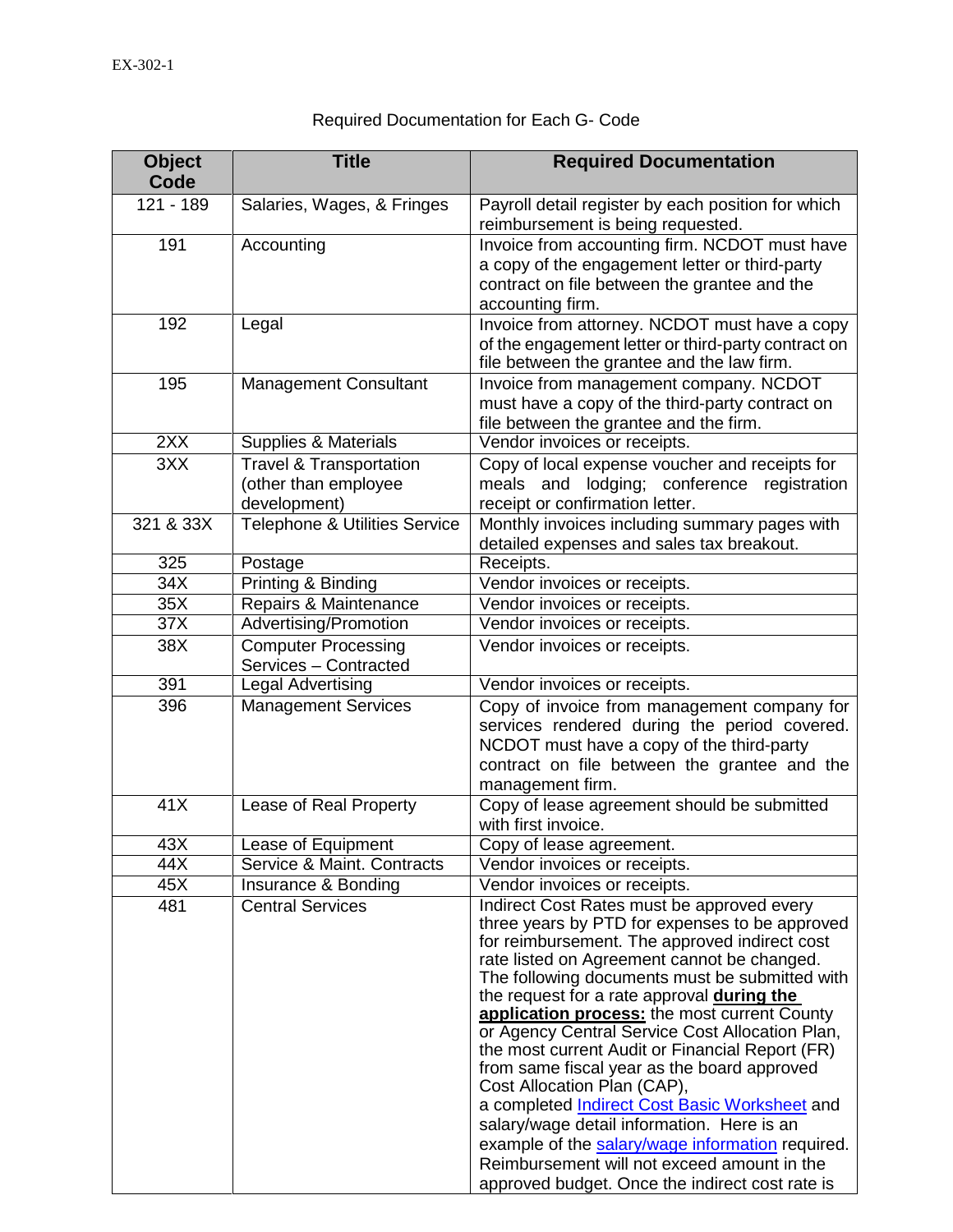|     |                        | approved, no additional supporting<br>documentation is required to be submitted with<br>claims for reimbursement. Indirect cost related<br>expenses should be charged in equal amounts<br>on either a monthly or a quarterly basis. |
|-----|------------------------|-------------------------------------------------------------------------------------------------------------------------------------------------------------------------------------------------------------------------------------|
| 491 | Dues and Subscriptions | Copies of invoices or receipts.                                                                                                                                                                                                     |